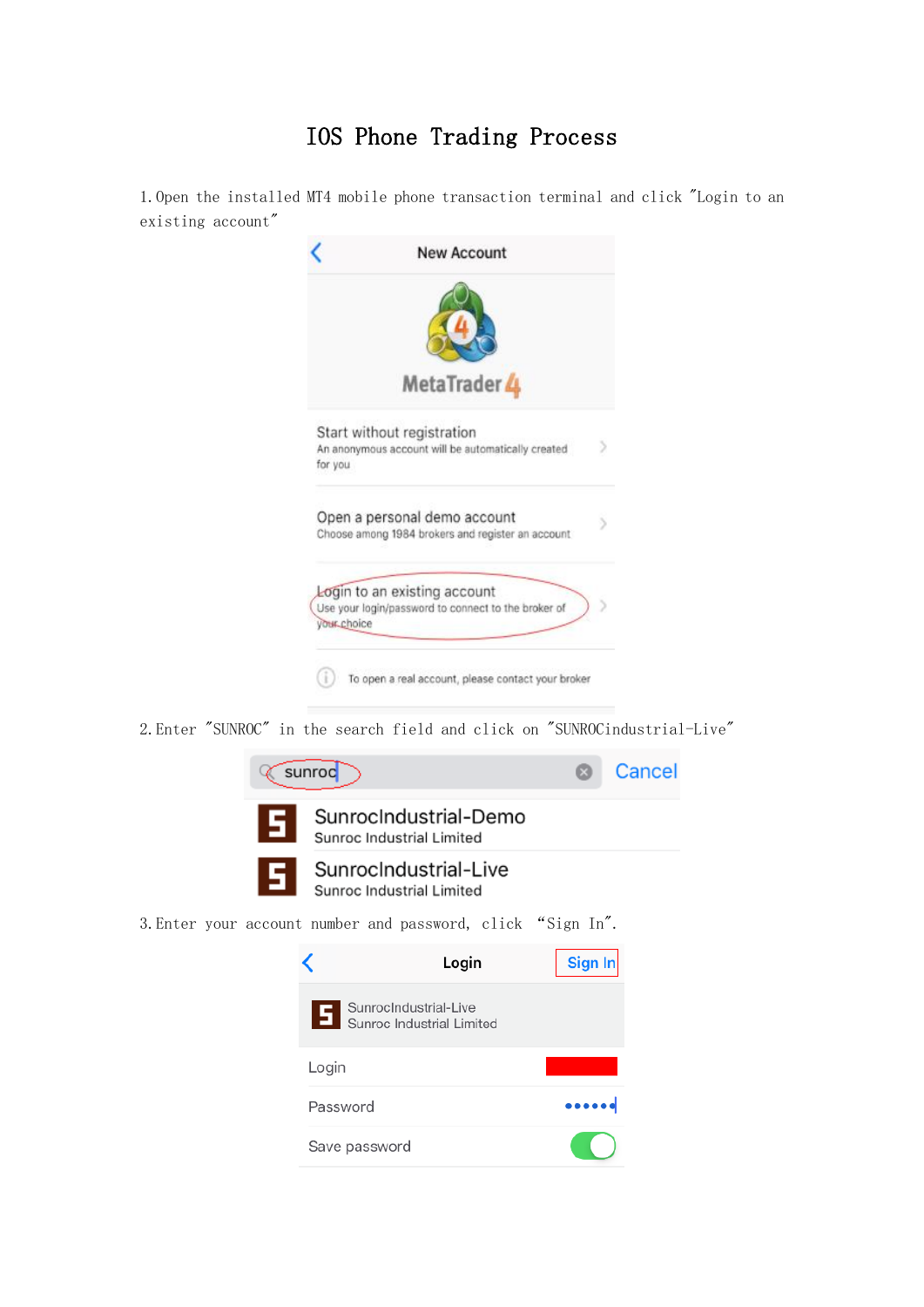4.After successful login, you can see the gold and silver price when you jump to the market quotes page.

| Ö             | Simple       | Advanced |         | $\boldsymbol{+}$ |
|---------------|--------------|----------|---------|------------------|
| GOLD          |              | 1231.59  |         | 1232.09          |
| <b>SILVER</b> |              | 14.718   |         | 14.768           |
|               |              |          |         |                  |
|               |              |          |         |                  |
|               |              |          |         |                  |
|               |              |          |         |                  |
|               |              |          |         |                  |
|               |              |          |         |                  |
|               |              |          |         |                  |
|               |              |          |         |                  |
|               |              |          |         |                  |
|               |              |          |         |                  |
|               |              |          |         |                  |
|               |              |          |         |                  |
| ∙<br>Quotes   | ≑ņ≑<br>Chart | Trade    | History | Settings         |

5.Select the order type, long press "GOLD" will pop up a new window, select "Trade".

| i.              | imp | Advanced                                       | $+$     |
|-----------------|-----|------------------------------------------------|---------|
| <b>GOLD</b>     |     | 1345.27                                        | 1345.77 |
| <b>SILVER</b>   |     | 16.524                                         | 16,574  |
| <b>WTI</b>      |     | 64.79                                          | 64.84   |
| <b>BRENT</b>    |     | 68.99                                          | 69.05   |
| <b>AUDUSD</b>   |     | 0.76900                                        | 0.76931 |
| <b>EURCHF</b>   |     | 1.17490                                        | 1.17528 |
| <b>EURGBP</b>   |     | 0.87554                                        | 0.87585 |
| <b>FIIR.IPY</b> |     | 120.865<br>GOLD: GOLD<br><b>Trade</b><br>Chart | 130 902 |
|                 |     | <b>Details</b>                                 |         |
|                 |     | <b>Cancel</b>                                  |         |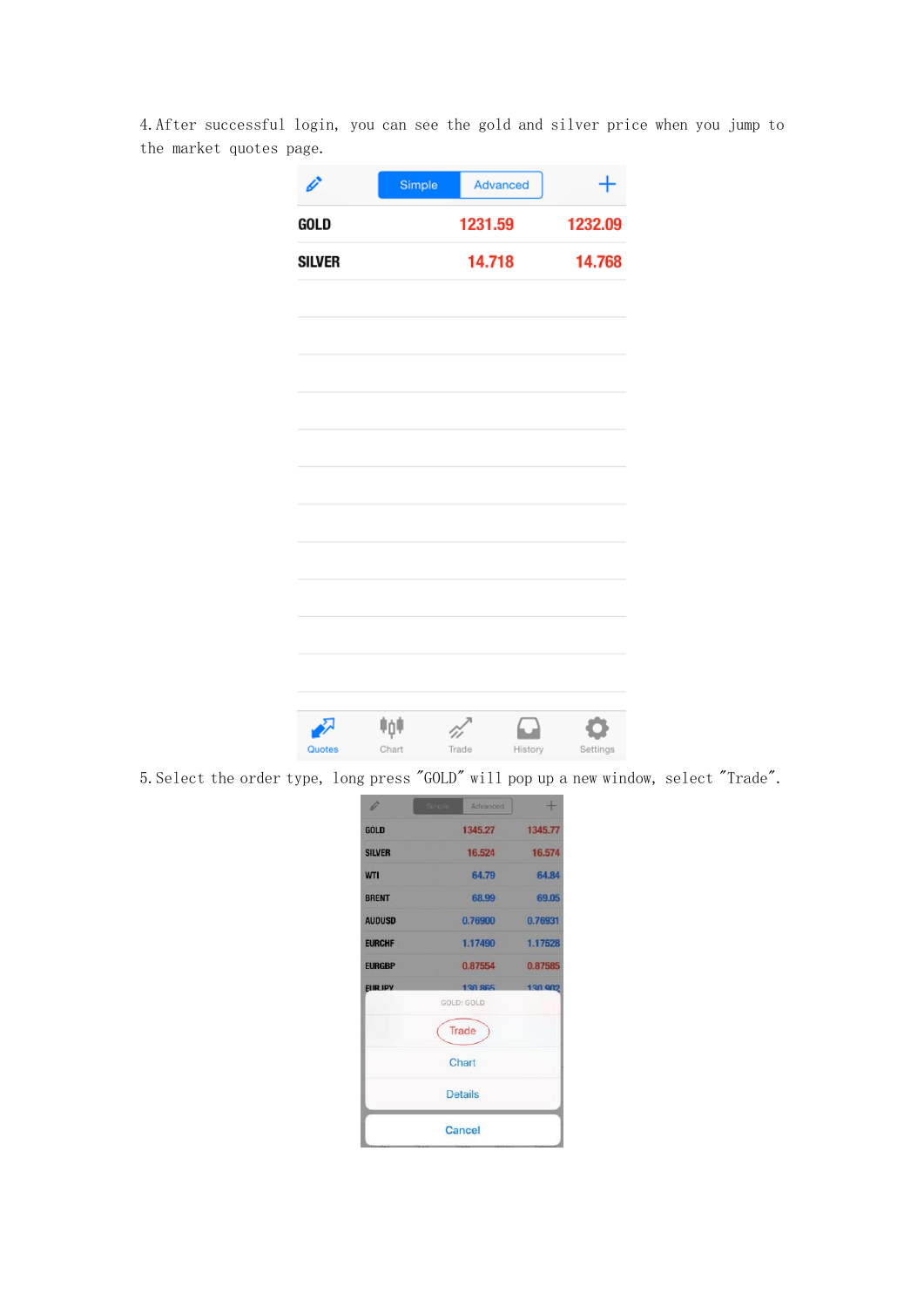6.Select "Instant Execution", the number of lots can be freely input, or select the left and right to increase or decrease the number of lots, confirm the price and click "SELL" or "BUY" to place an order.

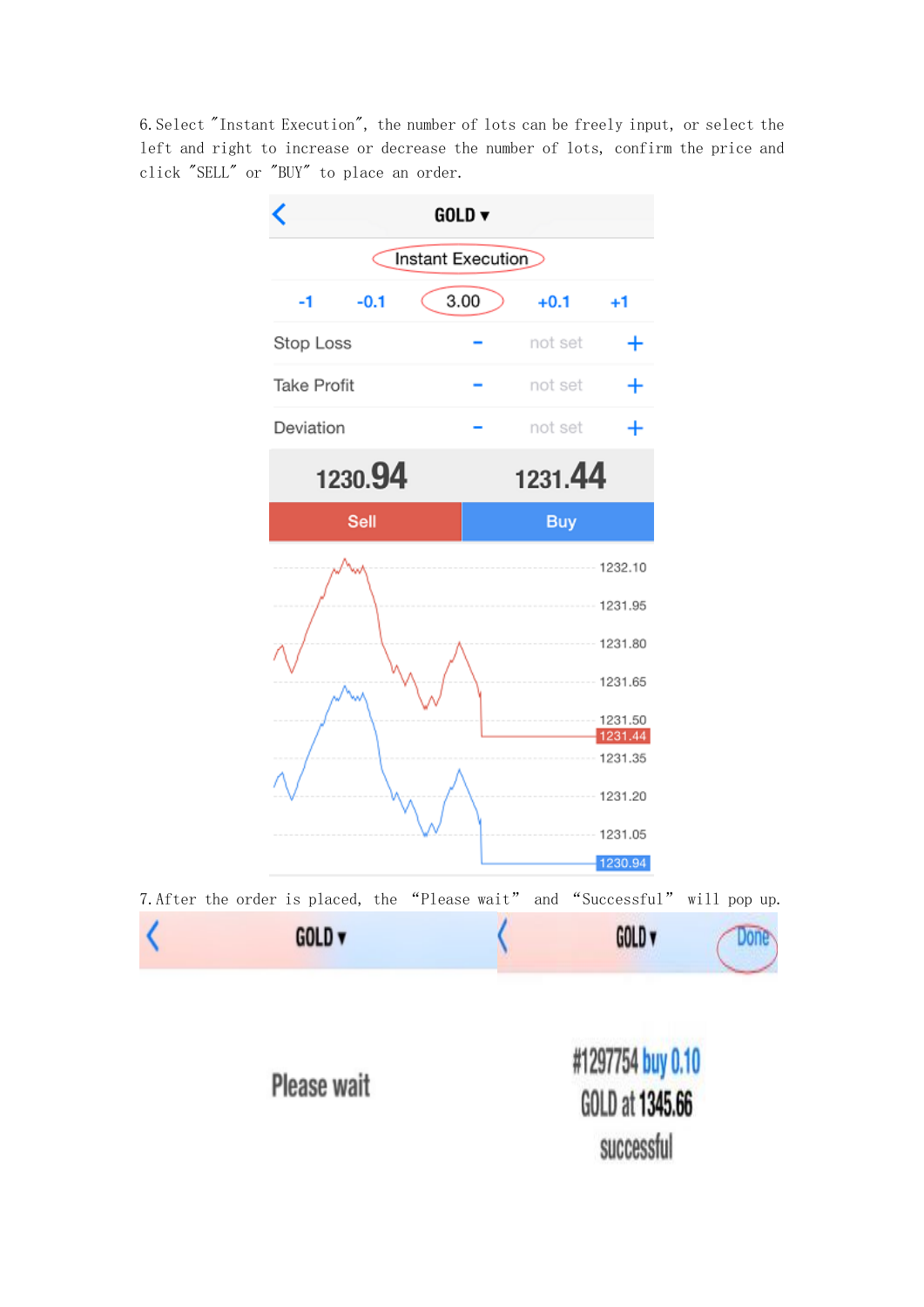8.After the order is successfully placed, the system will automatically transfer to the trading page, you can check the price and lot size of the order.

| 1 506,70 USD                  |              |
|-------------------------------|--------------|
| Balance:                      | 9 900 830.26 |
| Equity:                       | 9 902 336.96 |
| Margin:                       | 500.00       |
| Free margin:                  | 9 901 836.96 |
| Margin level (%):             | 1 980 467.39 |
| <b>Positions</b>              |              |
| BTCUSD, sell 0.10             | 1 530.80     |
| $7954.55 \rightarrow 7801.47$ |              |
| <b>GOLD, buy 0.10</b>         |              |
| 1345.75 → 1345.65             | $-1.00$      |
|                               |              |

9. Trading page, click  $\Box$  to place an order

| 1 506.70 USD                                              |              |
|-----------------------------------------------------------|--------------|
| Balance:                                                  | 9 900 830.26 |
| Equity:                                                   | 9 902 336.96 |
| Margin:                                                   | 500.00       |
| Free margin:                                              | 9 901 836.96 |
| Margin level (%):                                         | 1 980 467.39 |
| <b>Positions</b>                                          |              |
| <b>BTCUSD, sell 0.10</b><br>$7954.55 \rightarrow 7801.47$ | 1 530.80     |
| <b>GOLD, buy 0.10</b><br>$1345.75 \rightarrow 1345.65$    | $-1.00$      |

10.Click on gold or silver, select the variety transaction, and return to the order operation.

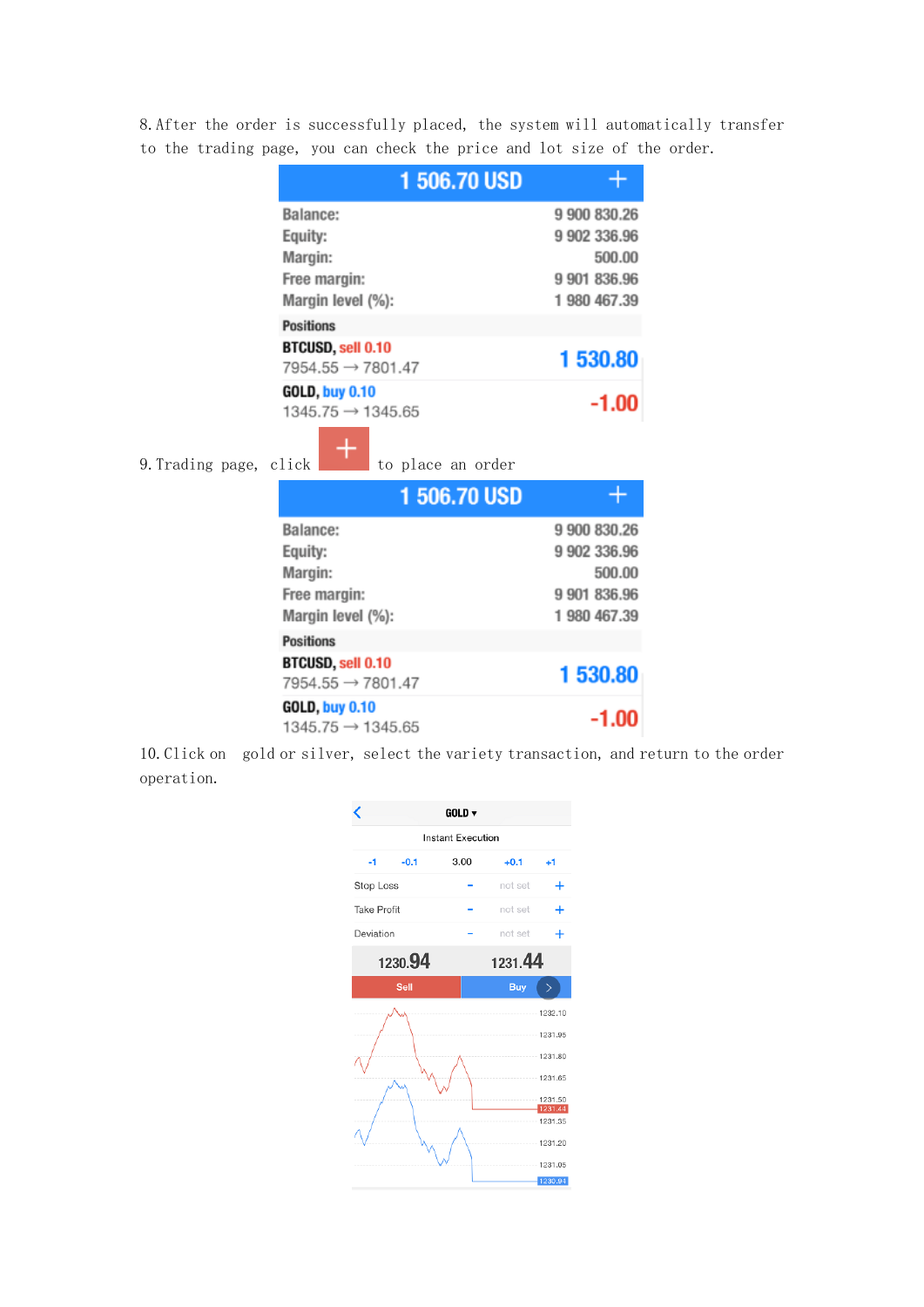11.Set stop loss, take profit: long press the order in the price, a new window will pop up, click "Modify"

| 1 397.70 USD                                           |              |
|--------------------------------------------------------|--------------|
| <b>Balance:</b>                                        | 9 900 855.26 |
| Equity:                                                | 9 902 252.96 |
| Margin:                                                | 1500.00      |
| Free margin:                                           | 9 900 752.96 |
| Margin level (%):                                      | 660 150.20   |
| <b>Positions</b>                                       |              |
| BTCUSD, sell 0.10<br>$7954.55 \rightarrow 7809.39$     | 1451.60      |
| <b>GOLD, buy 1.00</b><br>$1345.34 \rightarrow 1345.61$ | 27.00        |
| <b>GOLD, buy 0.10</b>                                  |              |
| Deal: #1295257 GOLD, buy 1.00                          |              |
| Close                                                  |              |
| <b>Modify</b>                                          |              |
| Trade                                                  |              |
| Chart                                                  |              |
| Cancel                                                 |              |

12.Pop up the modification window, enter the stop loss, take profit price and click "Modify"

|                                                                                                                                                | GOLD <sub>V</sub> |         |                     |
|------------------------------------------------------------------------------------------------------------------------------------------------|-------------------|---------|---------------------|
| Modify: #1295257 buy 1.00                                                                                                                      |                   |         |                     |
| <b>Stop Loss</b>                                                                                                                               |                   | 1335.00 |                     |
| <b>Take Profit</b>                                                                                                                             |                   | 1352.00 |                     |
| 1345.63                                                                                                                                        |                   | 1346.13 |                     |
|                                                                                                                                                | <b>Modify</b>     |         |                     |
|                                                                                                                                                |                   |         |                     |
|                                                                                                                                                |                   |         | 1346.00             |
|                                                                                                                                                |                   |         | 1345.90             |
|                                                                                                                                                |                   |         | 1345.80             |
|                                                                                                                                                |                   |         | 1345.70             |
|                                                                                                                                                |                   |         | 1345.63<br>16545.69 |
|                                                                                                                                                |                   |         | 1345.50             |
|                                                                                                                                                |                   |         | 1345.40             |
|                                                                                                                                                |                   |         | 1345.30             |
|                                                                                                                                                |                   |         | 1345.20             |
| Stop Loss or Take Profit you set must differ from market<br>price by at least 300 points. Stops processing is<br>performed on the broker side. |                   |         |                     |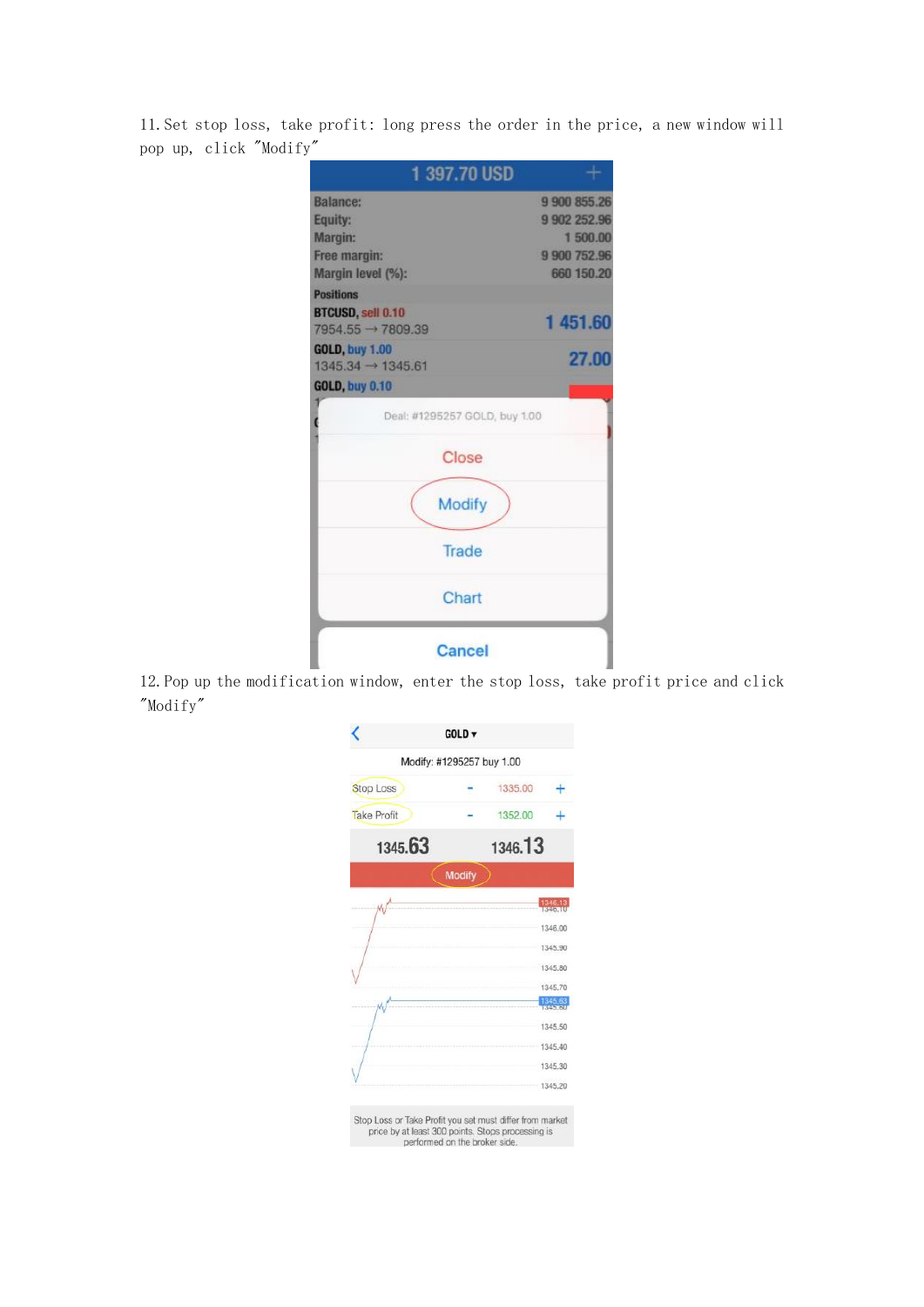13.After the modification, a new window "Please wait" and "Modified" will pop up, click Done.

| $GOLD \triangledown$ | $GOLD$ $\blacktriangledown$                                                 | <b>Done</b> |
|----------------------|-----------------------------------------------------------------------------|-------------|
| <b>Please wait</b>   | #1295257 buy 1.00<br>GOLD at 1345.34<br>sl: 1335.00 tp: 1352.01<br>modified |             |

14.The transaction page can check the price of your modified stop loss and take profit.

|                                                        | 1 335.40 USD        |              |
|--------------------------------------------------------|---------------------|--------------|
| <b>Balance:</b>                                        |                     | 9 900 855.26 |
| Equity:                                                |                     | 9 902 190.66 |
| Margin:                                                |                     | 1 500.00     |
| Free margin:                                           |                     | 9 900 690.66 |
| Margin level (%):                                      |                     | 660 146.04   |
| <b>Positions</b>                                       |                     |              |
| BTCUSD, sell 0.10<br>$7954.55 \rightarrow 7815.98$     |                     | 1 385.70     |
| <b>GOLD, buy 1.00</b><br>$1345.34 \rightarrow 1345.64$ |                     | 30.00        |
| 2018.03.26 09:18:03                                    |                     |              |
| S/L:                                                   | 1335.00<br>Swap:    | $-6.00$      |
| T/P:                                                   | 1352.01<br>Axes:    | 0.00         |
| ID:                                                    | 1295257<br>Charges: | $-50.00$     |

15.Pending order: Press "GOLD" on the market quotes page to pop up "Trade".

| Ø               |                | Advanced | $+$     |
|-----------------|----------------|----------|---------|
| <b>GOLD</b>     |                | 1345.58  | 1346.08 |
| <b>SILVER</b>   |                | 16.530   | 16,580  |
| <b>WTI</b>      |                | 64.81    | 64.86   |
| <b>BRENT</b>    |                | 69.02    | 69.08   |
| <b>AUDUSD</b>   |                | 0.76918  | 0.76948 |
| <b>EURCHF</b>   | 1.17491        |          | 1.17530 |
| <b>EURGBP</b>   |                | 0.87532  | 0.87563 |
| <b>FIIR.IPY</b> | GOLD: GOLD     | 130.877  | 130,909 |
|                 | Trade          |          |         |
|                 | Chart          |          |         |
|                 | <b>Details</b> |          |         |
|                 | <b>Cancel</b>  |          |         |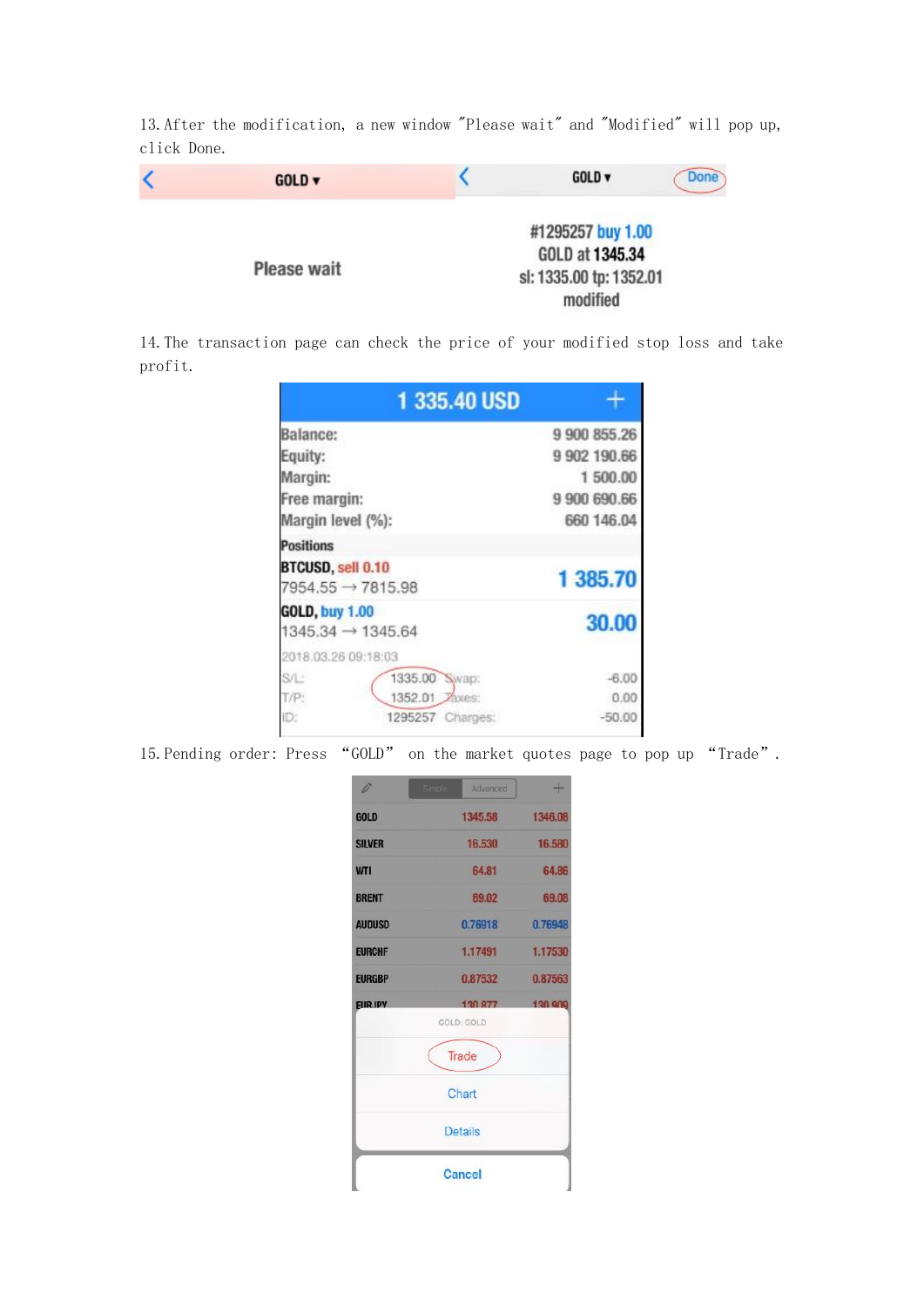16.One of the four items "Buy Limit", "Sell Limit", "Buy Stop", and "Sell Stop" is selected for the pending order.



17.Select "Buy Limit", enter the price manually, set the stop loss, take profit, click "Place".

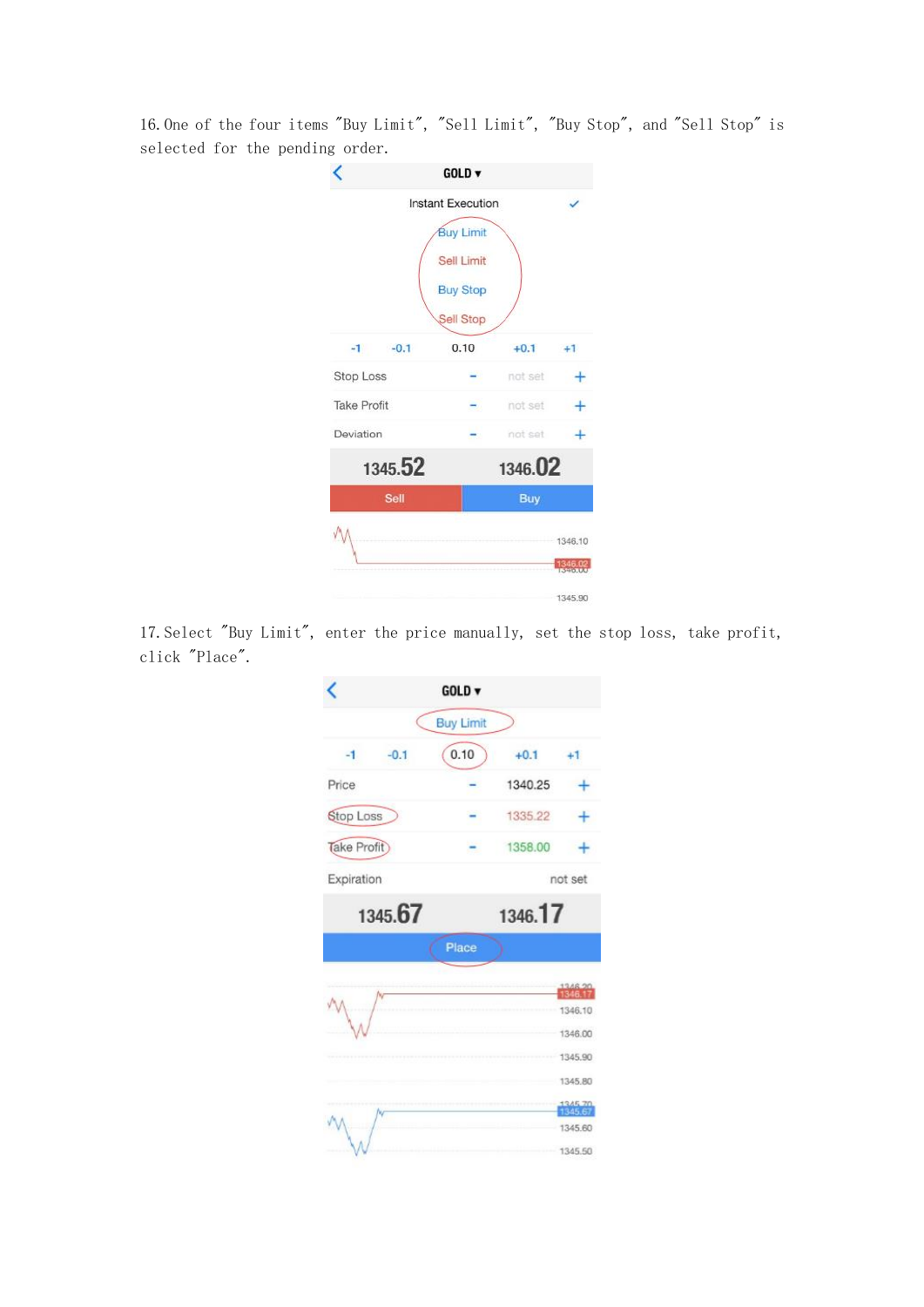|  |  |                      |  | 18. Page jump to "Please wait" and "Successful", click Done to complete. |                                                                       |                   |      |
|--|--|----------------------|--|--------------------------------------------------------------------------|-----------------------------------------------------------------------|-------------------|------|
|  |  | $GOLD \triangledown$ |  |                                                                          |                                                                       | GOLD <sub>v</sub> | Done |
|  |  | <b>Please wait</b>   |  |                                                                          | #1297767 buy limit 0.10<br>GOLD at 1340.25<br>sl: 1335.22 tp: 1358.00 | successful        |      |

19. If the pending order is successful, you can check the price of the pending order and the stop loss and take profit in the order on the trading page.

| <b>1 427.20 USD</b>                                    |              |
|--------------------------------------------------------|--------------|
| Balance:                                               | 9 900 855.26 |
| Equity:                                                | 9 902 282.46 |
| Margin:                                                | 1 500.00     |
| Free margin:                                           | 9 900 782.46 |
| Margin level (%):                                      | 660 152.16   |
| <b>Positions</b>                                       |              |
| BTCUSD, sell 0.10<br>$7954.55 \rightarrow 7807.04$     | 1475.10      |
| <b>GOLD, buy 1.00</b><br>$1345.34 \rightarrow 1345.66$ | 32,00        |
| <b>GOLD, buy 0.10</b><br>1345.75 → 1345.66             | $-0.90$      |
| GOLD, buy 0.10<br>$1345.66 \rightarrow 1345.66$        | 0.00         |
| <b>Orders</b>                                          |              |
| GOLD, buy limit<br>0.10 at 1340.25                     | 1346.16      |
| 2018.03.28.03:55:15                                    |              |
| S/L <sup>+</sup><br>1335.22 Price                      | 1346.16      |
| T/P:<br>1358.00 Date:                                  |              |
| ID:<br>1297767 THT                                     |              |

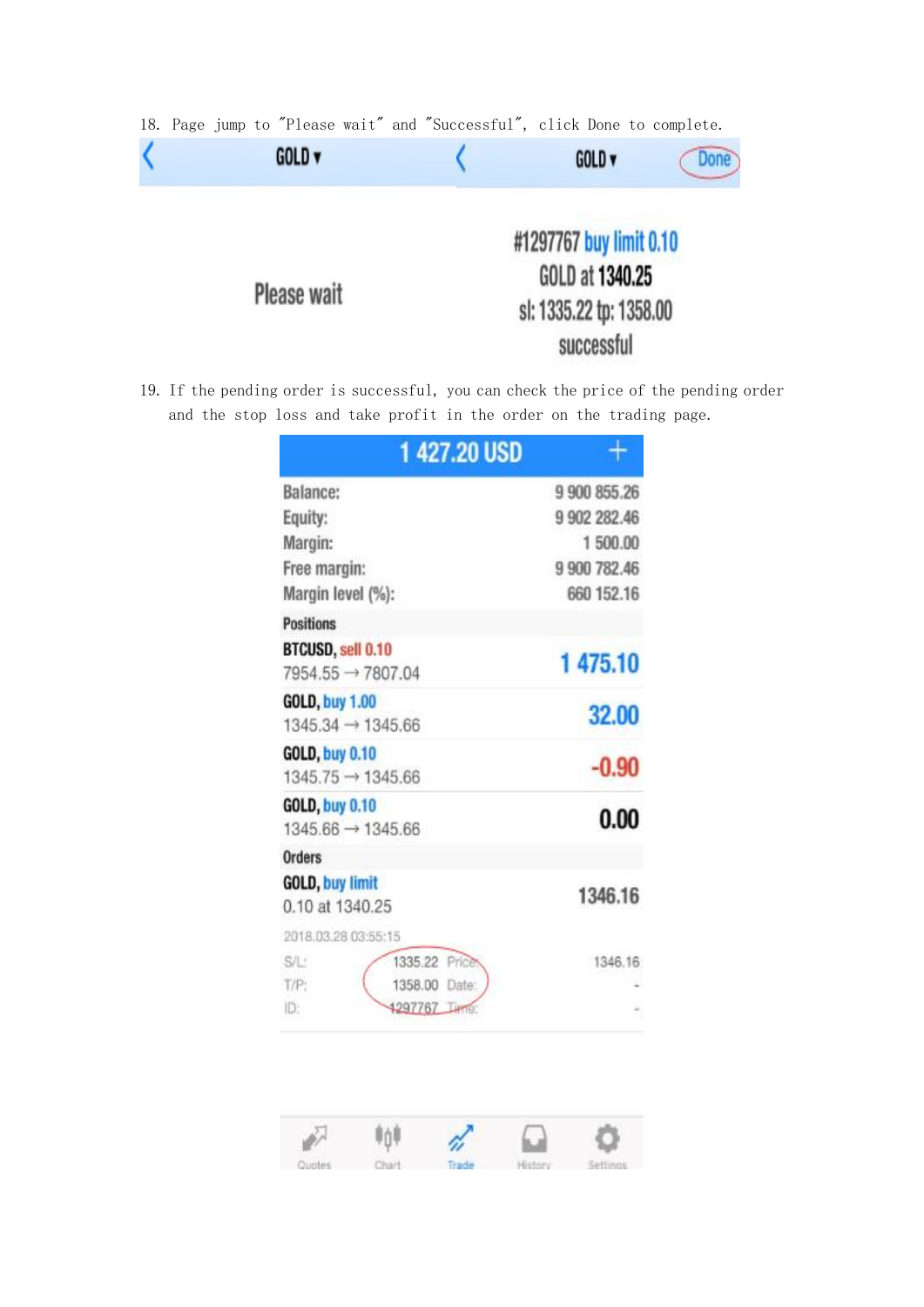20. On the trading page, long press the order in the price, click "close".

| 1412.60 USD                                                                   |                            |  |  |
|-------------------------------------------------------------------------------|----------------------------|--|--|
| <b>Balance:</b>                                                               | 9 900 855.26               |  |  |
| Equity:                                                                       | 9 902 267.86               |  |  |
| Margin:                                                                       | 1500.00                    |  |  |
| Free margin:                                                                  | 9 900 767.86<br>660 151.19 |  |  |
| Margin level (%):                                                             |                            |  |  |
| <b>Positions</b><br><b>BTCUSD, sell 0.10</b><br>$7954.55 \rightarrow 7808.50$ | 1460.50                    |  |  |
| <b>GOLD, buy 1.00</b><br>$1345.34 \rightarrow 1345.66$                        | 32.00                      |  |  |
| <b>GOLD, buy 0.10</b>                                                         |                            |  |  |
| Deal: #1295257 GOLD, buy 1.00                                                 |                            |  |  |
| Close                                                                         |                            |  |  |
| Modify                                                                        |                            |  |  |
| Trade                                                                         |                            |  |  |
| Chart                                                                         |                            |  |  |
| Cancel                                                                        |                            |  |  |

21. Click on "Close with Profit" below to close the order in time.

 $\sim$ 

| Close: #1295257 buy 1.00<br>$+0.1$<br>1335.00<br>1352.01<br>not set | +1                                                  |
|---------------------------------------------------------------------|-----------------------------------------------------|
|                                                                     |                                                     |
|                                                                     |                                                     |
|                                                                     |                                                     |
|                                                                     |                                                     |
|                                                                     |                                                     |
| 1346.15                                                             |                                                     |
|                                                                     |                                                     |
|                                                                     | 1346.20<br>1346.15<br>1346.10<br>1346.00<br>1345.90 |
|                                                                     | 1345,80<br>1345.70<br>1345.65<br>1345.60<br>1345.50 |
|                                                                     | Close with Profit 31.00                             |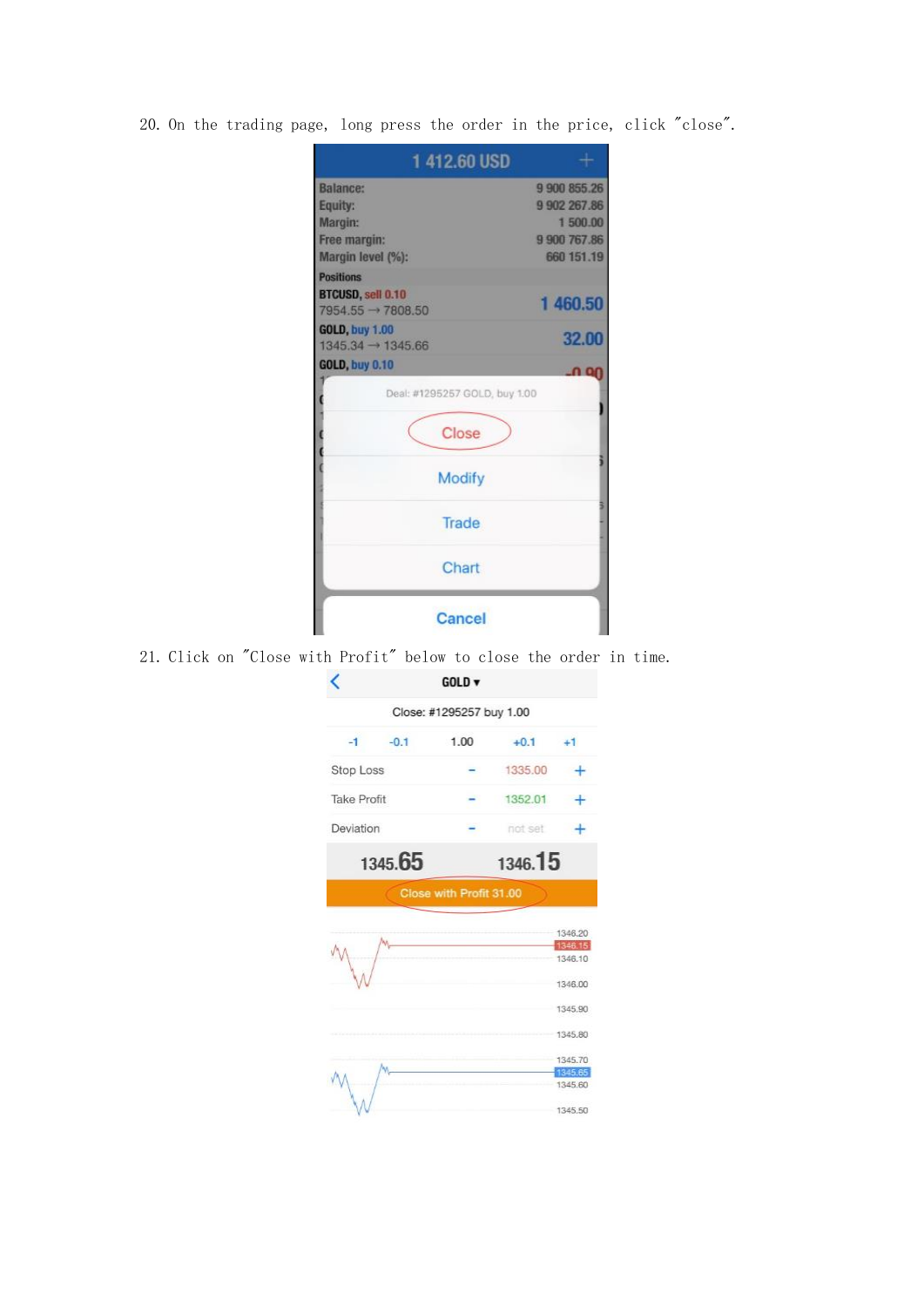22. A new window pops up, "Please wait" and "Closed", click Done, the order is closed successfully.



23. Click for Market Quotes page, long-pressing varieties can also be used to place orders.

| Ü             | Simple<br>Advanced |         |
|---------------|--------------------|---------|
| <b>GOLD</b>   | 1345.66            | 1346.16 |
| <b>SILVER</b> | 16.532             | 16.582  |
| WTI           | 64.79              | 64.84   |
| <b>BRENT</b>  | 68.98              | 69.04   |
| <b>AUDUSD</b> | 0.76915            | 0.76946 |
| <b>EURCHF</b> | 1.17483            | 1.17521 |
| <b>EURGBP</b> | 0.87545            | 0.87574 |
| <b>EURJPY</b> | 130.883            | 130.921 |
| <b>EURUSD</b> | 1.24135            | 1.24161 |
| <b>BTCUSD</b> | 7801.25            | 7803.50 |

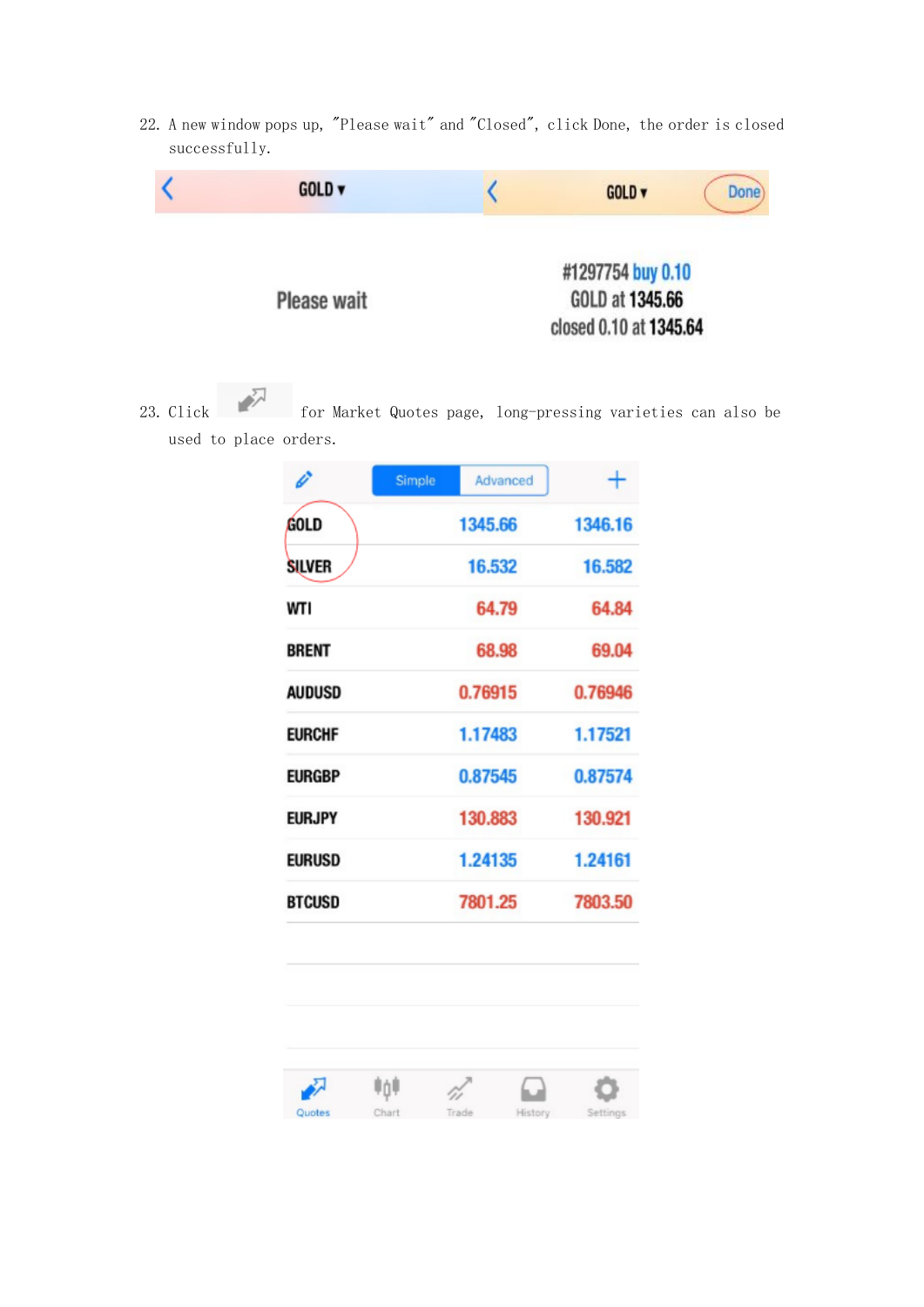24. Click **for market chart page, can view the trend of the market.** 



## 25. Click for trading page, can check the pending order and instant order.

| 1 498,50 USD                                           |              |
|--------------------------------------------------------|--------------|
| Balance:                                               | 9 900 825.06 |
| Equity:                                                | 9 902 323.56 |
| Margin:                                                | 400.00       |
| Free margin:                                           | 9 901 923.56 |
| Margin level (%):                                      | 2 475 580.89 |
| <b>Positions</b>                                       |              |
| BTCUSD, sell 0.10<br>$7954.55 \rightarrow 7802.73$     | 1518.20      |
| <b>GOLD, buy 0.10</b><br>$1345.75 \rightarrow 1345.58$ | $-1.70$      |
| <b>Orders</b>                                          |              |
| <b>GOLD, buy limit</b><br>0.10 at 1340.25              | 1346.08      |

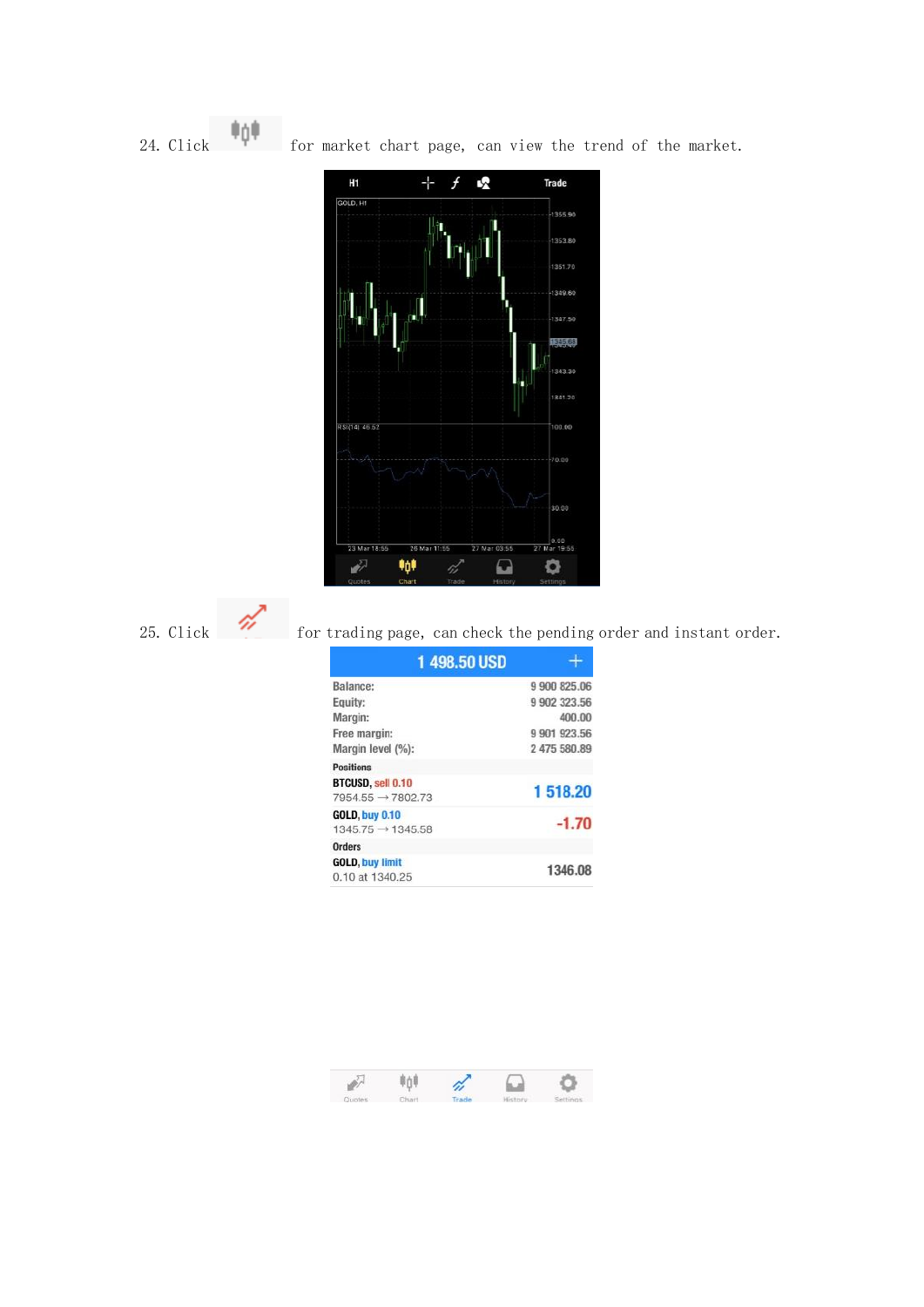## 26. Click for history page to view all closing orders.

|                                                           | Day | Week | Month               | Custom              |                                              |
|-----------------------------------------------------------|-----|------|---------------------|---------------------|----------------------------------------------|
| <b>GOLD, buy 1.00</b><br>$1345.34 \rightarrow 1345.65$    |     |      | 2018.03.26 09:18:03 | 31.00               |                                              |
| <b>GOLD, buy 0.10</b><br>$1345.66 \rightarrow 1345.64$    |     |      |                     | 2018.03.28 03:43:02 | $-0.20$                                      |
| Profit:<br>Credit:<br>Deposit:<br>Withdrawal:<br>Balance: |     |      |                     |                     | $-30.20$<br>0.00<br>0.00<br>0.00<br>$-30.20$ |